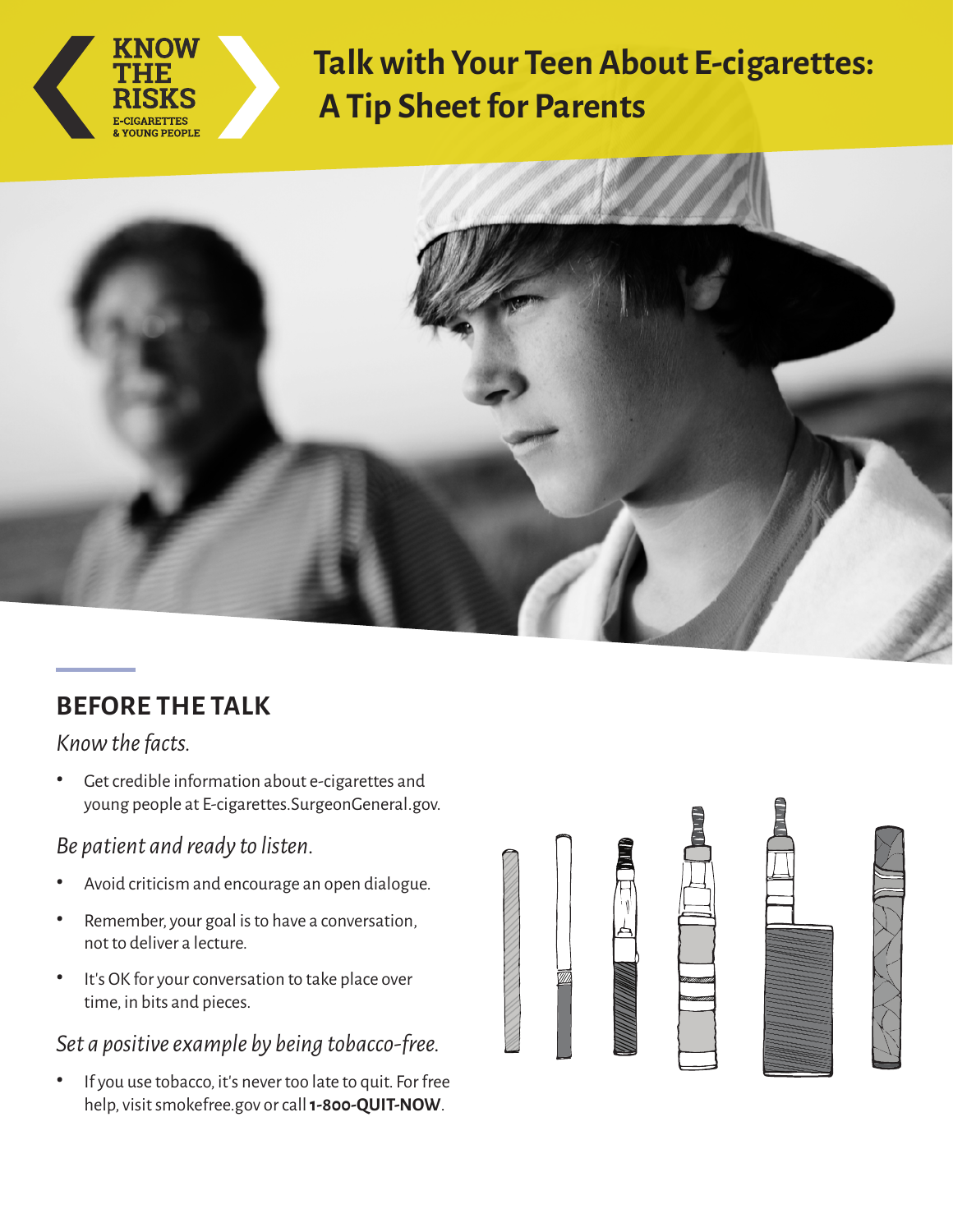# **START THE CONVERSATION**

#### *Find the right moment.*

- **•** A more natural discussion will increase the likelihood that your teen will listen. Rather than saying "we need to talk," you might ask your teen what he or she thinks about a situation you witness together, such as:
	- » Seeing someone use an e-cigarette in person or in a video.
	- » Passing an e-cigarette shop when you are walking or driving.
	- » Seeing an e-cigarette advertisement in a store or magazine or on the internet.

#### *Ask for support.*

- **•** Not sure where to begin? Ask your health care provider to talk to your teen about the risks of e-cigarettes.
- **•** You might also suggest that your teen talk with other trusted adults, such as relatives, teachers, faith leaders, coaches, or counselors whom you know are aware of the risks of e-cigarettes.
- **•** These supportive adults can help reinforce your message as a parent.

# **ANSWER THEIR QUESTIONS**

Here are some questions and comments you might get from your teen about e-cigarettes and some ideas about how you can answer them.

#### *Why don't you want me to use e-cigarettes?*

- **•** Science shows that e-cigarettes contain ingredients that are addictive and could harm different parts of your body.
- **•** Right now, your brain is still developing, which means you are more vulnerable to addiction. Many e-cigarettes contain nicotine, and using nicotine can change your brain to make you crave more nicotine. It can also affect your memory and concentration. I don't want that for you!
- **•** E-cigarettes contain chemicals that are harmful. When people use e-cigarettes, they breathe in tiny particles that can harm their lungs.

**•** The cloud that people exhale from e-cigarettes can expose you to chemicals that are not safe to breathe.

#### *What's the big deal about nicotine?*

- **•** Your brain is still developing until about age 25. The Surgeon General reported that nicotine is addictive and can harm your brain development.
- **•** Using nicotine at your age may make it harder for you to concentrate, learn, or control your impulses.
- **•** Nicotine can even train your brain to be more easily addicted to other drugs like meth and cocaine.

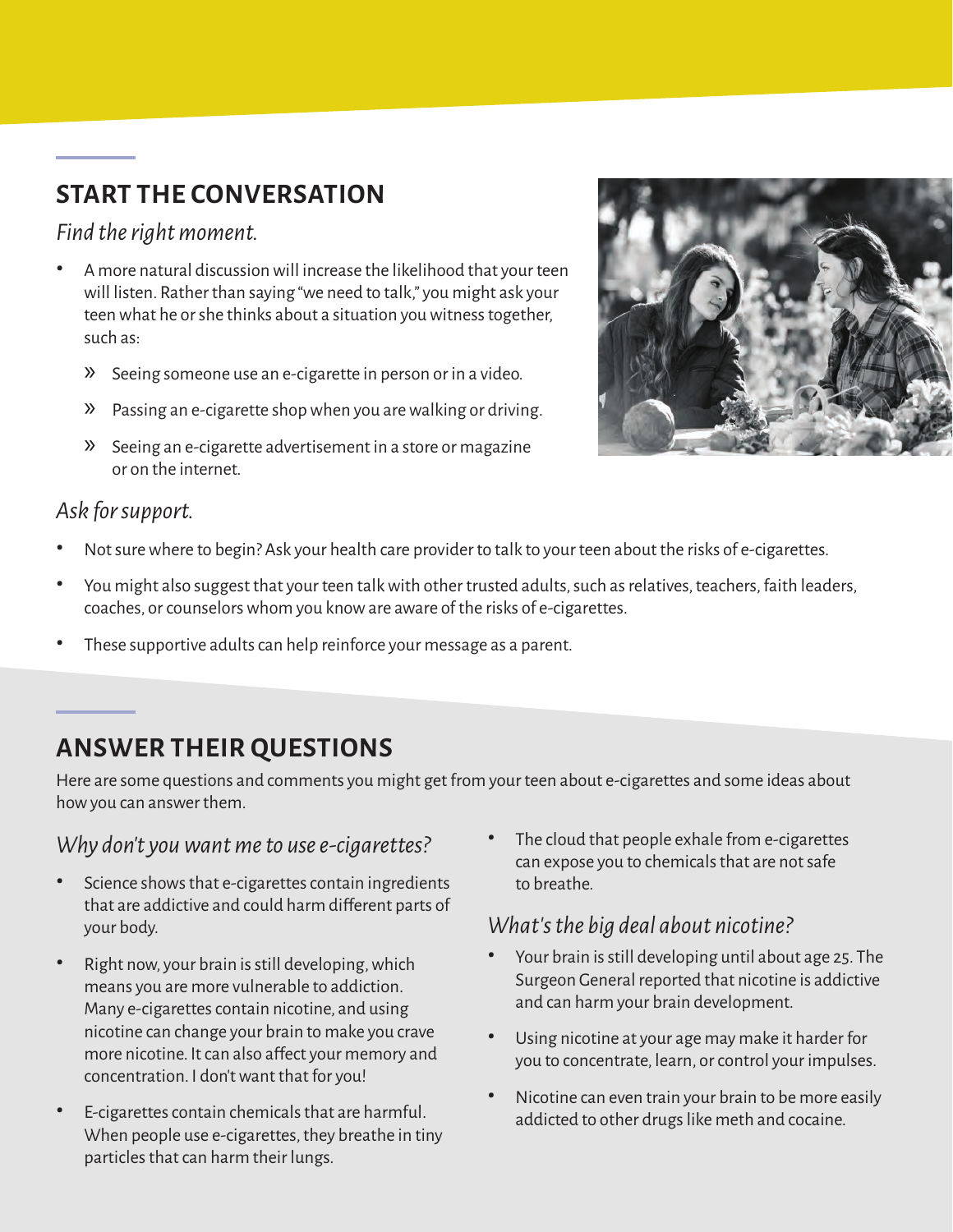**•** I don't say this to scare you, but I want you to have the facts because nothing is more important to me than your health and safety.

## *Aren't e-cigarettes safer than conventional cigarettes?*

- **•** Because your brain is still developing, scientific studies show that it isn't safe for you to use any tobacco product that contains nicotine, including e-cigarettes.
- **•** Whether you get nicotine from an e-cigarette or a cigarette, it's still risky.
- **•** Some e-cigarette batteries have even exploded and hurt people.

## *I thought e-cigarettes didn't have nicotine – just water and flavoring?*

- **•** I used to think that too. But many e-cigarettes have nicotine. There are also other chemicals in them that can be harmful.
- **•** Let's look at the Surgeon General's website on e-cigarettes ([E-cigarettes.SurgeonGeneral.gov](http://E-cigarettes.SurgeonGeneral.gov)) together so you can see for yourself.

## *I (or my friends) have tried e-cigarettes and it was no big deal.*

- **•** I appreciate your honesty. In the future, I hope you (or your friends) will stay away from e-cigarettes and other tobacco products, including cigarettes. Science shows that e-cigarettes contain ingredients that are addictive and could harm different parts of your body.
- **•** Next time we go to the doctor, let's ask about the risks of nicotine, e-cigarettes, and other tobacco products.

### *You used tobacco, so why shouldn't I?*

- **•** If I could live my life over again, I never would have started smoking. I learned that people who smoke cigarettes are much more likely to develop, and die from, certain diseases than people who don't smoke. This was really scary, so I quit smoking.
- **•** Quitting was really hard, and I don't want you to go through that. The best thing is to not start at all.